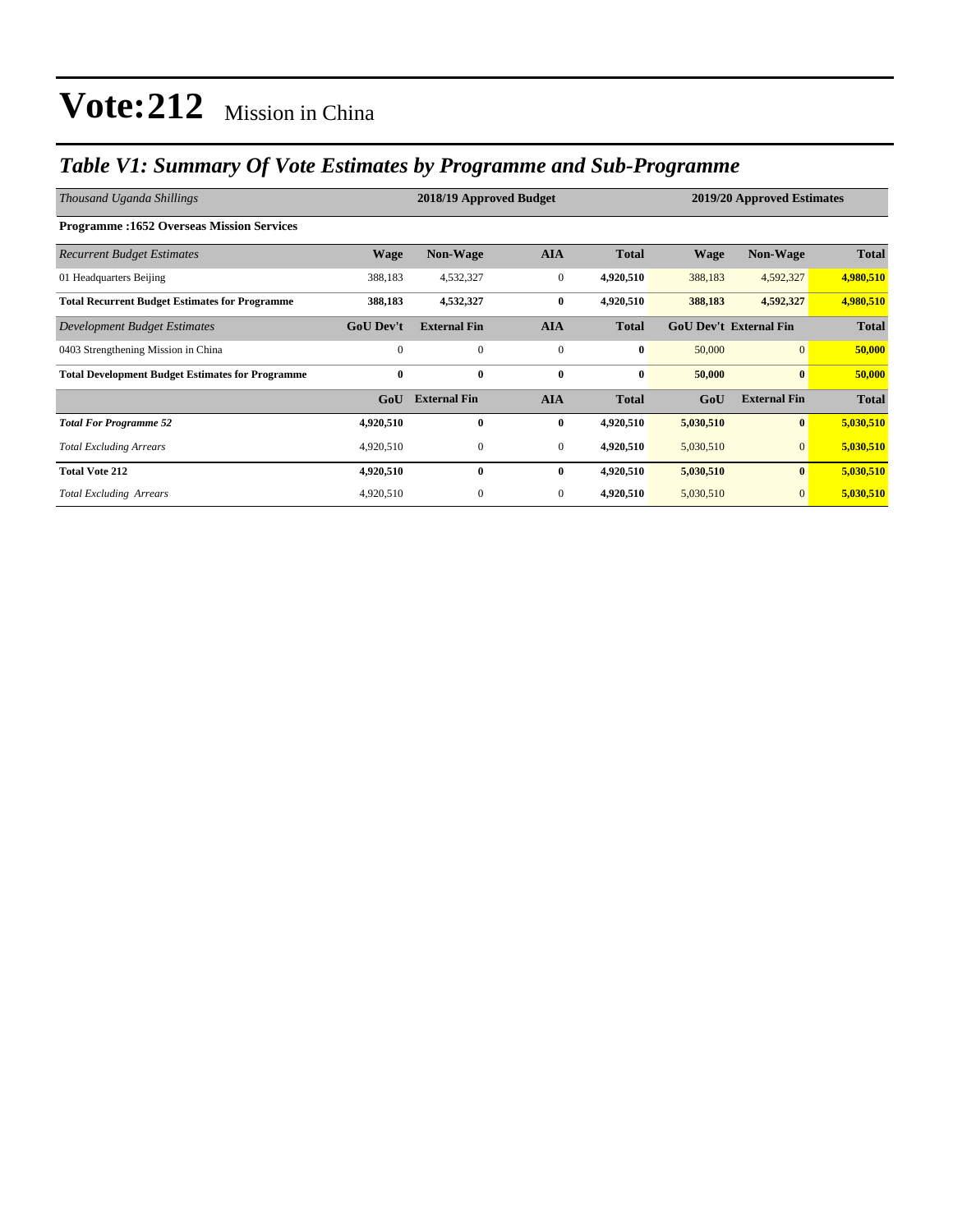### *Table V2: Summary Vote Estimates by Item*

| Thousand Uganda Shillings                                   | 2018/19 Approved Budget |                     |              |              | 2019/20Approved Estimates |                     |              |  |
|-------------------------------------------------------------|-------------------------|---------------------|--------------|--------------|---------------------------|---------------------|--------------|--|
|                                                             | GoU                     | <b>External Fin</b> | AIA          | <b>Total</b> | GoU                       | <b>External Fin</b> | <b>Total</b> |  |
| <b>Employees, Goods and Services (Outputs Provided)</b>     | 4,920,510               | $\bf{0}$            | $\bf{0}$     | 4,920,510    | 4,980,510                 | $\bf{0}$            | 4,980,510    |  |
| 211103 Allowances (Inc. Casuals, Temporary)                 | 1,299,785               | $\bf{0}$            | $\bf{0}$     | 1,299,785    | 1,302,912                 | $\bf{0}$            | 1,302,912    |  |
| 211105 Missions staff salaries                              | 388,183                 | $\bf{0}$            | $\bf{0}$     | 388,183      | 388,183                   | $\bf{0}$            | 388,183      |  |
| 212201 Social Security Contributions                        | 129,359                 | $\bf{0}$            | $\bf{0}$     | 129,359      | 105,000                   | $\bf{0}$            | 105,000      |  |
| 213001 Medical expenses (To employees)                      | 150,000                 | $\bf{0}$            | $\bf{0}$     | 150,000      | 200,000                   | $\bf{0}$            | 200,000      |  |
| 221001 Advertising and Public Relations                     | 121,644                 | $\bf{0}$            | $\bf{0}$     | 121,644      | 160,212                   | $\bf{0}$            | 160,212      |  |
| 221002 Workshops and Seminars                               | 210,000                 | $\boldsymbol{0}$    | $\bf{0}$     | 210,000      | 210,000                   | $\bf{0}$            | 210,000      |  |
| 221003 Staff Training                                       | 10,000                  | $\bf{0}$            | $\bf{0}$     | 10,000       | 10,000                    | $\bf{0}$            | 10,000       |  |
| 221005 Hire of Venue (chairs, projector, etc)               | 241,949                 | $\bf{0}$            | $\bf{0}$     | 241,949      | 231,949                   | $\bf{0}$            | 231,949      |  |
| 221007 Books, Periodicals & Newspapers                      | 10,016                  | $\bf{0}$            | $\bf{0}$     | 10,016       | 5,000                     | $\bf{0}$            | 5,000        |  |
| 221008 Computer supplies and Information Technology<br>(TT) | 4,687                   | $\bf{0}$            | $\bf{0}$     | 4,687        | 5,000                     | $\bf{0}$            | 5,000        |  |
| 221009 Welfare and Entertainment                            | 40,176                  | $\bf{0}$            | $\bf{0}$     | 40,176       | 65,176                    | $\bf{0}$            | 65,176       |  |
| 221011 Printing, Stationery, Photocopying and Binding       | 30,132                  | $\bf{0}$            | $\bf{0}$     | 30,132       | 24,132                    | $\bf{0}$            | 24,132       |  |
| 221012 Small Office Equipment                               | 5,022                   | $\bf{0}$            | $\bf{0}$     | 5,022        | 5,022                     | $\bf{0}$            | 5,022        |  |
| 222001 Telecommunications                                   | 53,568                  | $\bf{0}$            | $\bf{0}$     | 53,568       | 63,568                    | $\bf{0}$            | 63,568       |  |
| 222002 Postage and Courier                                  | 10,044                  | $\bf{0}$            | $\bf{0}$     | 10,044       | 5,044                     | $\bf{0}$            | 5,044        |  |
| 222003 Information and communications technology<br>(ICT)   | 10,088                  | $\bf{0}$            | $\bf{0}$     | 10,088       | 10,088                    | $\bf{0}$            | 10,088       |  |
| 223003 Rent – (Produced Assets) to private entities         | 1,530,002               | $\bf{0}$            | $\bf{0}$     | 1,530,002    | 1,530,002                 | $\boldsymbol{0}$    | 1,530,002    |  |
| 223005 Electricity                                          | 33,480                  | $\bf{0}$            | $\bf{0}$     | 33,480       | 40,000                    | $\bf{0}$            | 40,000       |  |
| 223006 Water                                                | 4,687                   | $\bf{0}$            | $\bf{0}$     | 4,687        | 10,687                    | $\bf{0}$            | 10,687       |  |
| 223007 Other Utilities- (fuel, gas, firewood, charcoal)     | 53,568                  | $\bf{0}$            | $\bf{0}$     | 53,568       | 53,568                    | $\bf{0}$            | 53,568       |  |
| 225001 Consultancy Services- Short term                     | 15,000                  | $\bf{0}$            | $\bf{0}$     | 15,000       | $\bf{0}$                  | $\bf{0}$            | $\bf{0}$     |  |
| 225002 Consultancy Services-Long-term                       | 15,000                  | $\bf{0}$            | $\bf{0}$     | 15,000       | $\bf{0}$                  | $\bf{0}$            | $\bf{0}$     |  |
| 226001 Insurances                                           | 20,088                  | $\bf{0}$            | $\bf{0}$     | 20,088       | 14,088                    | $\bf{0}$            | 14,088       |  |
| 227001 Travel inland                                        | 203,000                 | $\bf{0}$            | $\bf{0}$     | 203,000      | 203,000                   | $\bf{0}$            | 203,000      |  |
| 227002 Travel abroad                                        | 242,376                 | $\bf{0}$            | $\bf{0}$     | 242,376      | 242,000                   | $\bf{0}$            | 242,000      |  |
| 227003 Carriage, Haulage, Freight and transport hire        | 10,000                  | $\bf{0}$            | $\bf{0}$     | 10,000       | 10,000                    | $\bf{0}$            | 10,000       |  |
| 227004 Fuel, Lubricants and Oils                            | 53,568                  | $\bf{0}$            | $\bf{0}$     | 53,568       | 60,000                    | $\bf{0}$            | 60,000       |  |
| 228002 Maintenance - Vehicles                               | 20,088                  | $\bf{0}$            | $\bf{0}$     | 20,088       | 20,880                    | $\bf{0}$            | 20,880       |  |
| 228003 Maintenance – Machinery, Equipment $\&$<br>Furniture | 5,000                   | $\bf{0}$            | $\bf{0}$     | 5,000        | 5,000                     | $\bf{0}$            | 5,000        |  |
| <b>Investment</b> (Capital Purchases)                       | $\bf{0}$                | $\bf{0}$            | $\bf{0}$     | 0            | 50,000                    | $\bf{0}$            | 50,000       |  |
| 312202 Machinery and Equipment                              | $\bf{0}$                | $\boldsymbol{0}$    | $\bf{0}$     | 0            | 20,000                    | $\bf{0}$            | 20,000       |  |
| 312203 Furniture & Fixtures                                 | 0                       | $\bf{0}$            | $\bf{0}$     | 0            | 30,000                    | $\bf{0}$            | 30,000       |  |
| <b>Grand Total Vote 212</b>                                 | 4,920,510               | $\boldsymbol{0}$    | $\bf{0}$     | 4,920,510    | 5,030,510                 | $\bf{0}$            | 5,030,510    |  |
| <b>Total Excluding Arrears</b>                              | 4,920,510               | $\boldsymbol{0}$    | $\mathbf{0}$ | 4,920,510    | 5,030,510                 | $\mathbf{0}$        | 5,030,510    |  |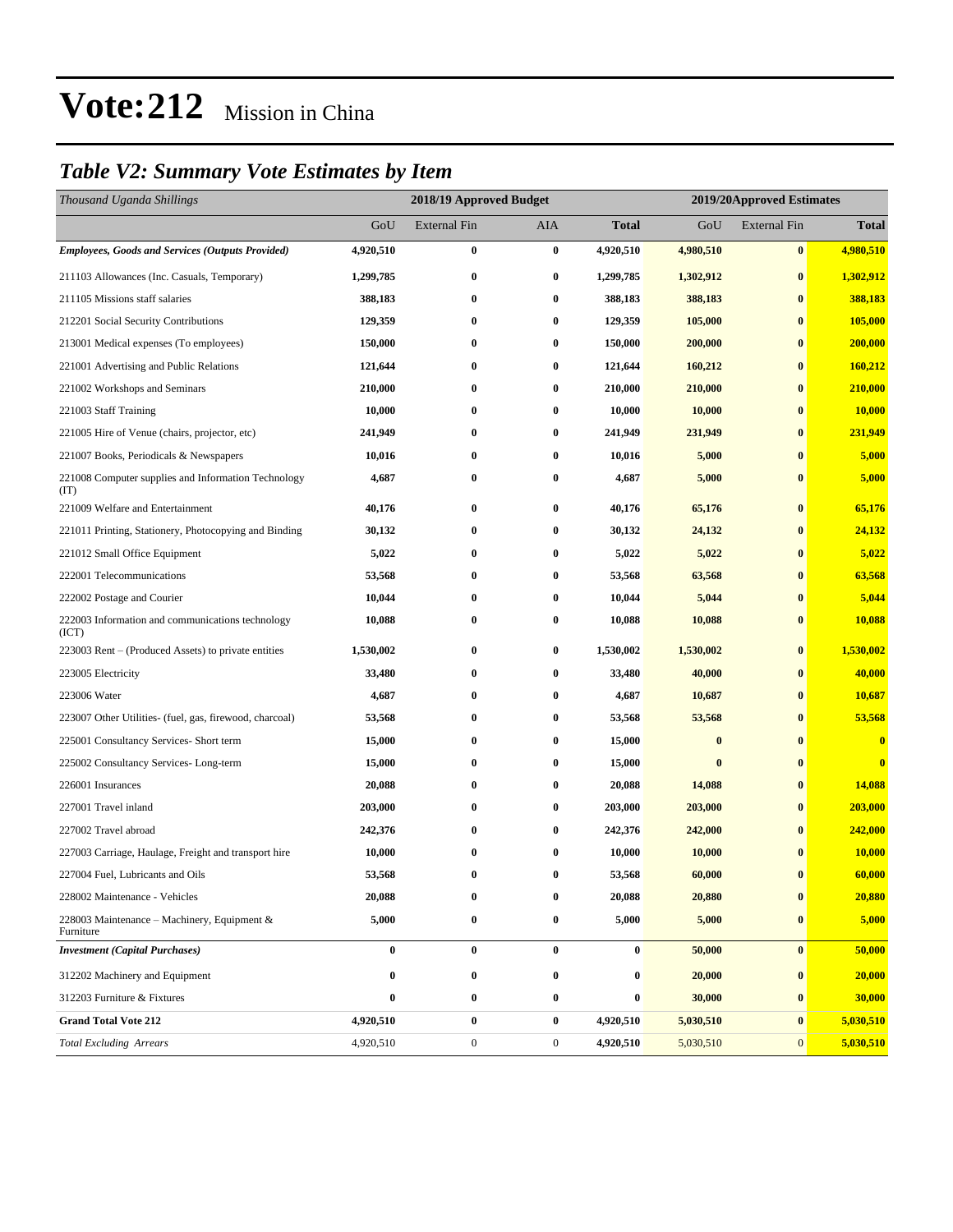### *Table V3: Detailed Estimates by Programme, Sub Programme, Output and Item*

### *Programme :1652 Overseas Mission Services*

*Recurrent Budget Estimates*

#### **SubProgramme 01 Headquarters Beijing**

| Thousand Uganda Shillings                                            | 2018/19 Approved Budget |                |                  | 2019/20 Approved Estimates |                       |              |               |
|----------------------------------------------------------------------|-------------------------|----------------|------------------|----------------------------|-----------------------|--------------|---------------|
| <b>Outputs Provided</b>                                              | Wage                    | Non Wage       | AIA              | <b>Total</b>               | Wage                  | Non Wage     | <b>Total</b>  |
| <b>Output 165201 Cooperation frameworks</b>                          |                         |                |                  |                            |                       |              |               |
| 211103 Allowances (Inc. Casuals, Temporary)                          | $\boldsymbol{0}$        | 508,194        | $\mathbf{0}$     | 508,194                    | $\mathbf{0}$          | 511,320      | 511,320       |
| 211105 Missions staff salaries                                       | 388,183                 | $\overline{0}$ | $\boldsymbol{0}$ | 388,183                    | 388,183               | $\mathbf{0}$ | 388,183       |
| 212201 Social Security Contributions                                 | $\boldsymbol{0}$        | 129,359        | $\mathbf{0}$     | 129,359                    | $\mathbf{0}$          | 105,000      | 105,000       |
| 213001 Medical expenses (To employees)                               | $\mathbf{0}$            | 150,000        | $\mathbf{0}$     | 150,000                    | $\boldsymbol{0}$      | 200,000      | 200,000       |
| 221003 Staff Training                                                | $\boldsymbol{0}$        | 10,000         | $\mathbf{0}$     | 10,000                     | $\boldsymbol{0}$      | 10,000       | 10,000        |
| 221007 Books, Periodicals & Newspapers                               | $\boldsymbol{0}$        | 10,016         | $\mathbf{0}$     | 10,016                     | $\boldsymbol{0}$      | 5,000        | 5,000         |
| 221008 Computer supplies and Information Technology (IT)             | $\boldsymbol{0}$        | 4,687          | $\mathbf{0}$     | 4,687                      | $\boldsymbol{0}$      | 5,000        | 5,000         |
| 221009 Welfare and Entertainment                                     | $\boldsymbol{0}$        | 40,176         | $\boldsymbol{0}$ | 40,176                     | $\boldsymbol{0}$      | 65,176       | 65,176        |
| 221011 Printing, Stationery, Photocopying and Binding                | $\boldsymbol{0}$        | 16,740         | $\boldsymbol{0}$ | 16,740                     | $\mathbf{0}$          | 10,740       | 10,740        |
| 221012 Small Office Equipment                                        | $\boldsymbol{0}$        | 5,022          | $\boldsymbol{0}$ | 5,022                      | $\boldsymbol{0}$      | 5,022        | 5,022         |
| 222001 Telecommunications                                            | $\boldsymbol{0}$        | 11,660         | $\boldsymbol{0}$ | 11,660                     | $\boldsymbol{0}$      | 21,660       | 21,660        |
| 223003 Rent – (Produced Assets) to private entities                  | $\boldsymbol{0}$        | 801,673        | $\boldsymbol{0}$ | 801,673                    | $\mathbf{0}$          | 801,673      | 801,673       |
| 223005 Electricity                                                   | $\boldsymbol{0}$        | 33,480         | $\mathbf{0}$     | 33,480                     | $\mathbf{0}$          | 40,000       | 40,000        |
| 223006 Water                                                         | $\boldsymbol{0}$        | 4,687          | $\boldsymbol{0}$ | 4,687                      | $\mathbf{0}$          | 10,687       | 10,687        |
| 223007 Other Utilities- (fuel, gas, firewood, charcoal)              | $\boldsymbol{0}$        | 53,568         | $\mathbf{0}$     | 53,568                     | $\boldsymbol{0}$      | 53,568       | 53,568        |
| 226001 Insurances                                                    | $\boldsymbol{0}$        | 20,088         | $\mathbf{0}$     | 20,088                     | $\boldsymbol{0}$      | 14,088       | 14,088        |
| 227001 Travel inland                                                 | $\boldsymbol{0}$        | 16,500         | $\mathbf{0}$     | 16,500                     | $\mathbf{0}$          | 16,500       | 16,500        |
| 227002 Travel abroad                                                 | $\boldsymbol{0}$        | 32,376         | $\mathbf{0}$     | 32,376                     | $\mathbf{0}$          | 32,000       | 32,000        |
| 227003 Carriage, Haulage, Freight and transport hire                 | $\boldsymbol{0}$        | 10,000         | $\boldsymbol{0}$ | 10,000                     | $\mathbf{0}$          | 10,000       | <b>10,000</b> |
| 228002 Maintenance - Vehicles                                        | $\boldsymbol{0}$        | 20,088         | $\boldsymbol{0}$ | 20,088                     | $\boldsymbol{0}$      | 20,880       | 20,880        |
| 228003 Maintenance – Machinery, Equipment & Furniture                | $\boldsymbol{0}$        | 5,000          | $\boldsymbol{0}$ | 5,000                      | $\boldsymbol{0}$      | 5,000        | 5,000         |
| <b>Total Cost of Output 01</b>                                       | 388,183                 | 1,883,314      | 0                | 2,271,497                  | 388,183               | 1,943,314    | 2,331,497     |
| Output 165202 Consulars services                                     |                         |                |                  |                            |                       |              |               |
| 211103 Allowances (Inc. Casuals, Temporary)                          | $\boldsymbol{0}$        | 791,591        | $\boldsymbol{0}$ | 791.591                    | $\mathbf{0}$          | 791,591      | 791,591       |
| 221001 Advertising and Public Relations                              | $\boldsymbol{0}$        | 10,044         | $\mathbf{0}$     | 10,044                     | $\mathbf{0}$          | 10,044       | 10,044        |
| 222001 Telecommunications                                            | $\boldsymbol{0}$        | 10,000         | $\mathbf{0}$     | 10,000                     | $\mathbf{0}$          | 10,000       | 10,000        |
| 223003 Rent – (Produced Assets) to private entities                  | $\boldsymbol{0}$        | 728,329        | $\boldsymbol{0}$ | 728,329                    | $\mathbf{0}$          | 728,329      | 728,329       |
| 227001 Travel inland                                                 | $\boldsymbol{0}$        | 16,500         | $\boldsymbol{0}$ | 16,500                     | $\boldsymbol{0}$      | 16,500       | 16,500        |
| 227002 Travel abroad                                                 | $\boldsymbol{0}$        | 30,000         | $\boldsymbol{0}$ | 30,000                     | $\mathbf{0}$          | 30,000       | 30,000        |
| <b>Total Cost of Output 02</b>                                       | 0                       | 1,586,464      | 0                | 1,586,464                  | $\boldsymbol{\theta}$ | 1,586,464    | 1,586,464     |
| Output 165204 Promotion of trade, tourism, education, and investment |                         |                |                  |                            |                       |              |               |
| 221001 Advertising and Public Relations                              | $\boldsymbol{0}$        | 111,600        | $\boldsymbol{0}$ | 111,600                    | $\boldsymbol{0}$      | 150,168      | 150,168       |
| 221002 Workshops and Seminars                                        | $\mathbf{0}$            | 210,000        | $\boldsymbol{0}$ | 210,000                    | $\boldsymbol{0}$      | 210,000      | 210,000       |
| 221005 Hire of Venue (chairs, projector, etc)                        | $\boldsymbol{0}$        | 241,949        | $\boldsymbol{0}$ | 241,949                    | $\mathbf{0}$          | 231,949      | 231,949       |
| 221011 Printing, Stationery, Photocopying and Binding                | $\boldsymbol{0}$        | 13,392         | $\boldsymbol{0}$ | 13,392                     | $\boldsymbol{0}$      | 13,392       | 13,392        |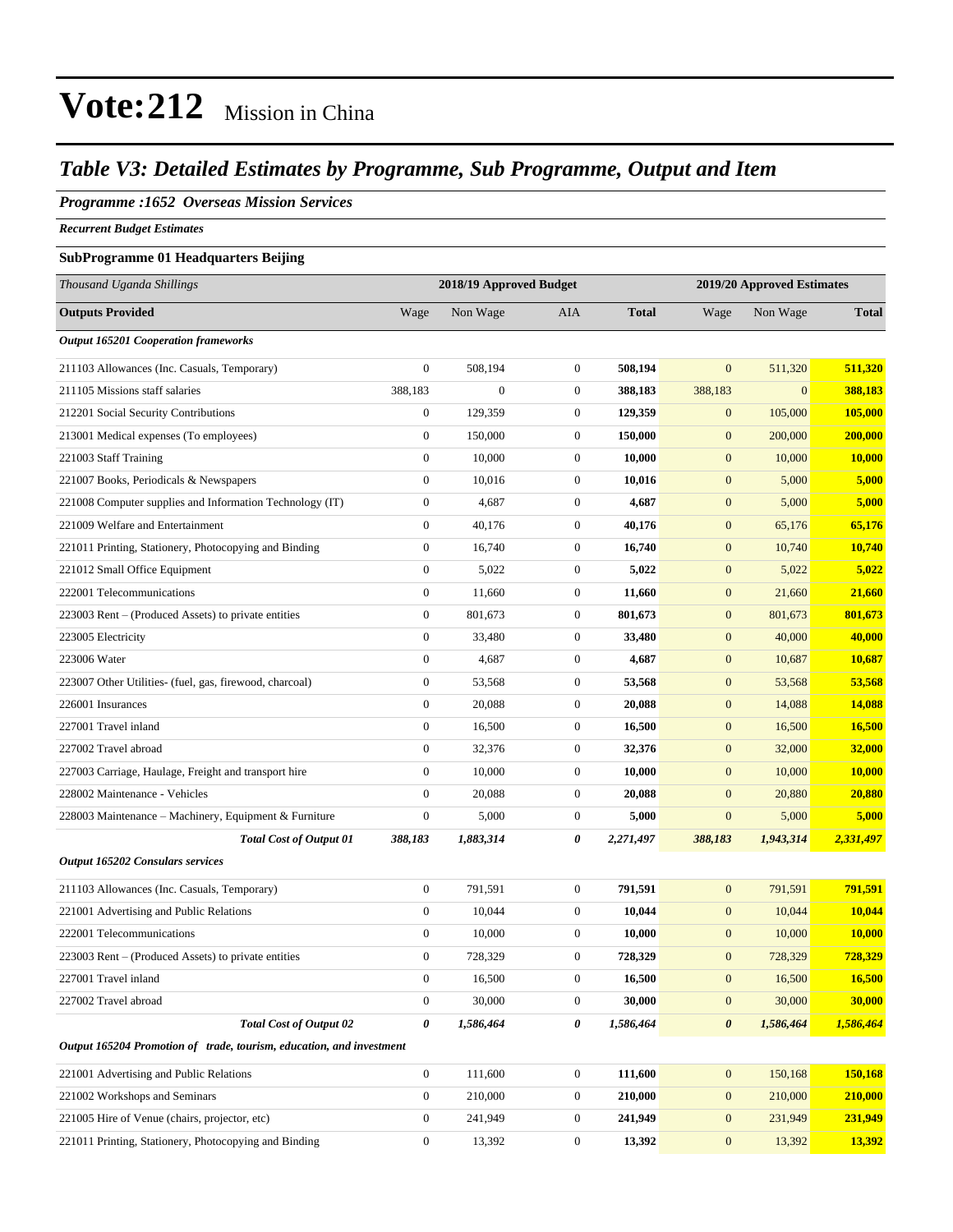| 222001 Telecommunications                              | $\mathbf{0}$ | 31,908    | $\mathbf{0}$ | 31,908    | $\mathbf{0}$          | 31,908         | 31,908       |
|--------------------------------------------------------|--------------|-----------|--------------|-----------|-----------------------|----------------|--------------|
| 222002 Postage and Courier                             | $\mathbf{0}$ | 10,044    | $\mathbf{0}$ | 10,044    | $\mathbf{0}$          | 5,044          | 5,044        |
| 222003 Information and communications technology (ICT) | $\mathbf{0}$ | 10,088    | $\mathbf{0}$ | 10,088    | $\mathbf{0}$          | 10,088         | 10,088       |
| 225001 Consultancy Services- Short term                | $\mathbf{0}$ | 15,000    | $\Omega$     | 15,000    | $\mathbf{0}$          | $\overline{0}$ | $\mathbf{0}$ |
| 225002 Consultancy Services-Long-term                  | $\mathbf{0}$ | 15,000    | $\mathbf{0}$ | 15,000    | $\mathbf{0}$          | $\overline{0}$ | $\mathbf{0}$ |
| 227001 Travel inland                                   | $\mathbf{0}$ | 170,000   | $\mathbf{0}$ | 170,000   | $\mathbf{0}$          | 170,000        | 170,000      |
| 227002 Travel abroad                                   | $\mathbf{0}$ | 180,000   | $\mathbf{0}$ | 180,000   | $\mathbf{0}$          | 180,000        | 180,000      |
| 227004 Fuel, Lubricants and Oils                       | $\mathbf{0}$ | 53,568    | $\Omega$     | 53,568    | $\mathbf{0}$          | 60,000         | 60,000       |
| <b>Total Cost of Output 04</b>                         | 0            | 1,062,549 | 0            | 1,062,549 | $\boldsymbol{\theta}$ | 1,062,549      | 1,062,549    |
| <b>Total Cost Of Outputs Provided</b>                  | 388,183      | 4,532,327 | $\mathbf{0}$ | 4,920,510 | 388,183               | 4,592,327      | 4,980,510    |
| <b>Total Cost for SubProgramme 01</b>                  | 388,183      | 4,532,327 | $\mathbf{0}$ | 4,920,510 | 388,183               | 4,592,327      | 4,980,510    |
| <b>Total Excluding Arrears</b>                         | 388,183      | 4,532,327 | $\mathbf{0}$ | 4,920,510 | 388,183               | 4,592,327      | 4,980,510    |

*Development Budget Estimates*

#### **Project 0403 Strengthening Mission in China**

| Thousand Uganda Shillings                                     | 2018/19 Approved Budget       |                     |              |                       | 2019/20 Approved Estimates    |                       |              |
|---------------------------------------------------------------|-------------------------------|---------------------|--------------|-----------------------|-------------------------------|-----------------------|--------------|
| <b>Capital Purchases</b>                                      | <b>GoU Dev't External Fin</b> |                     | <b>AIA</b>   | <b>Total</b>          | <b>GoU Dev't External Fin</b> |                       | <b>Total</b> |
| Output 165277 Purchase of Specialised Machinery and Equipment |                               |                     |              |                       |                               |                       |              |
| 312202 Machinery and Equipment                                | $\Omega$                      | $\mathbf{0}$        | $\Omega$     | $\mathbf{0}$          | 20,000                        | $\overline{0}$        | 20,000       |
| <b>Total Cost Of Output 165277</b>                            | 0                             | 0                   | 0            | $\boldsymbol{\theta}$ | 20,000                        | $\boldsymbol{\theta}$ | 20,000       |
| Output 165278 Purchase of Furniture and fictures              |                               |                     |              |                       |                               |                       |              |
| 312203 Furniture & Fixtures                                   | $\mathbf{0}$                  | $\overline{0}$      | $\Omega$     | $\bf{0}$              | 30,000                        | $\overline{0}$        | 30,000       |
| Total Cost Of Output 165278                                   | 0                             | 0                   | 0            | 0                     | 30,000                        | $\boldsymbol{\theta}$ | 30,000       |
| <b>Total Cost for Capital Purchases</b>                       | $\mathbf{0}$                  | $\overline{0}$      | $\Omega$     | $\bf{0}$              | 50,000                        | $\overline{0}$        | 50,000       |
| <b>Total Cost for Project: 0403</b>                           | $\overline{0}$                | $\overline{0}$      | $\mathbf{0}$ | $\bf{0}$              | 50,000                        | $\overline{0}$        | 50,000       |
| <b>Total Excluding Arrears</b>                                | $\mathbf{0}$                  | $\mathbf{0}$        | $\Omega$     | $\mathbf{0}$          | 50,000                        | $\overline{0}$        | 50,000       |
|                                                               | GoU                           | <b>External Fin</b> | <b>AIA</b>   | <b>Total</b>          | GoU                           | <b>External Fin</b>   | <b>Total</b> |
| <b>Total Cost for Programme 52</b>                            | 4,920,510                     | $\bf{0}$            | $\bf{0}$     | 4,920,510             | 5,030,510                     | $\bf{0}$              | 5,030,510    |
| <b>Total Excluding Arrears</b>                                | 4,920,510                     | $\boldsymbol{0}$    | $\mathbf{0}$ | 4,920,510             | 5,030,510                     | $\overline{0}$        | 5,030,510    |
|                                                               | GoU                           | <b>External Fin</b> | <b>AIA</b>   | <b>Total</b>          | GoU                           | <b>External Fin.</b>  | <b>Total</b> |
| <b>Grand Total for Vote 212</b>                               | 4,920,510                     | $\bf{0}$            | $\bf{0}$     | 4,920,510             | 5,030,510                     | $\bf{0}$              | 5,030,510    |
| <b>Total Excluding Arrears</b>                                | 4,920,510                     | $\boldsymbol{0}$    | $\mathbf{0}$ | 4,920,510             | 5,030,510                     | $\overline{0}$        | 5,030,510    |